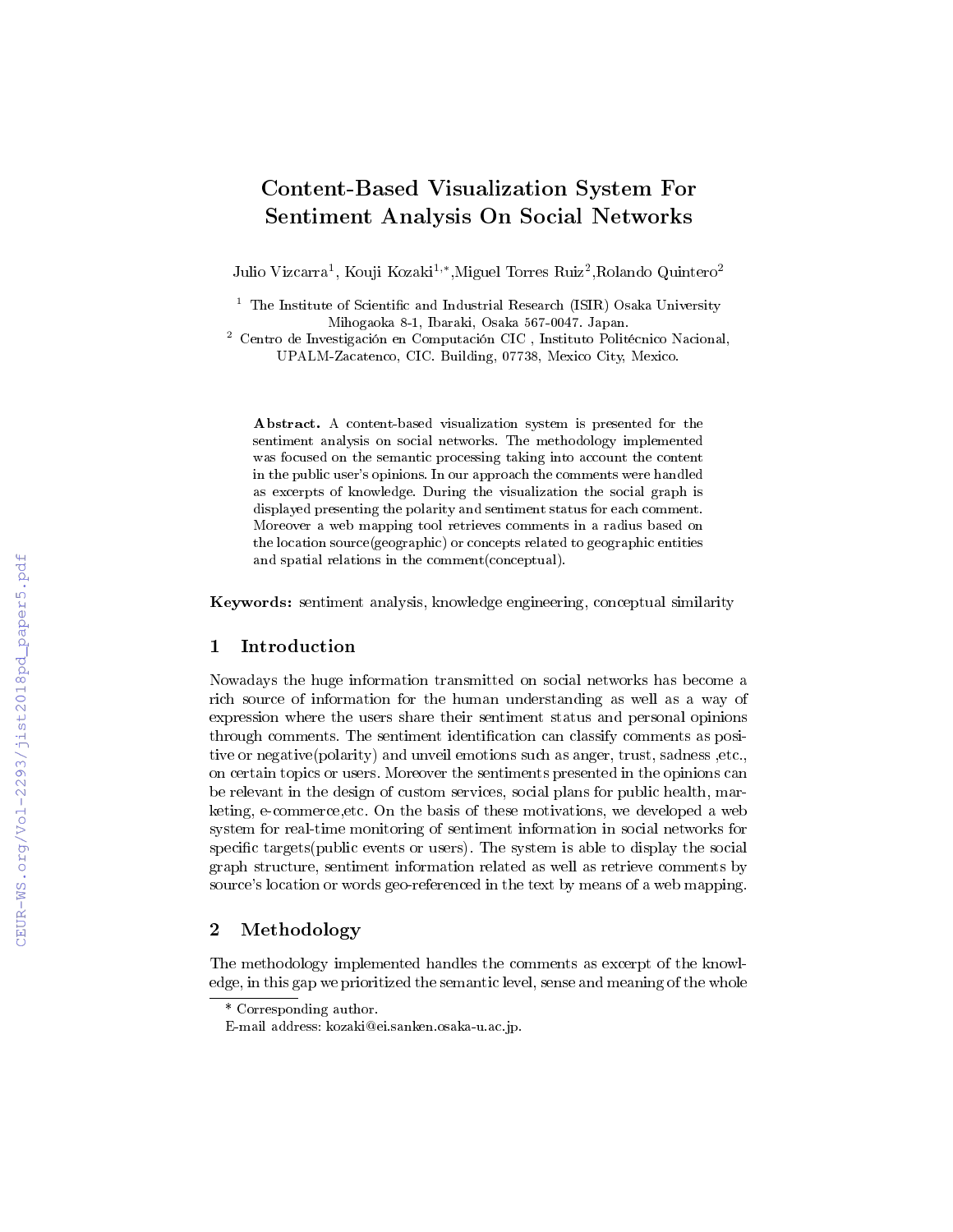#### 2 Julio Vizcarra et al.

comment. The proposal computed semantic similarity measures, conceptual expansion, graph theory algorithms and disambiguation using a multi domain knowledge base. The methodology is composed for the following stages: the stage of "social networks discovery" retrieves opinions from events or public profiles by reading their comments. Consequently the stage of "knowledge processing" constructs the formal representation for each comment by using an knowledge base and graph algorithms such as steiner tree [6] and shortest paths[2]. This module carries out processes of automatic knowledge graph construction enhanced by disambiguation. For processing general knowledge on specific languages we considered the English, Japanese and Multilingual Wordnets[1][4][5]. In addition the dictionaries that provided sentiment information were SentiWordnet [3] and NRC emotion lexicon [7]. On the other hand the online services for geographic information processing were WikiData and GeoNames. Finally the stage of "sentiment analysis" estimates the total polarity and main sentiment presented in the comments. For each concept the polarity is obtained from the knowledge base by average and the closets sentiment by knowledge graph expansion and shortest path. The highest polarity and main sentiment are established to a comment.

### 3 Visualization

This section describes the system that implemented our methodology. We present examples of the sentiment analysis and their visualization.

In order to explain the sentiment analysis an example was processed from Twitter in the CNN News account. The comment considered is: "a number of people feared dead after a dam bursts in kenya with hundreds left homeless officials say". The table 1 presents the closest sentiment and a polarity value assigned by our methodology to each concept.

| Id Wordnet-Concept               | Sentiment with polarity                                    |
|----------------------------------|------------------------------------------------------------|
| WN:107449542-n ("flare","burst") | Sentiment:NRC fear NRC anger:Polarity:-0.25                |
| WN:107964900-n (homeless)        | Sentiment:NRC anticipation disgust anger Polarity:-0.125   |
| WN:107534492-n (fear)            | Sentiment:NRC_fear,sadness,anger,surprise Polarity:-0.875, |
| $WN:114509110-n$ (say)           | NRC surprise anticipation Polarity: 0.5                    |

Table 1. Sentiment-Polarity assigned to concepts

Finally the methodology estimates the total polarity and main sentiment presented in the comment. The values established were for polarity: -0.1875 and main sentiment: NRC\_Anger.

Additionally some relevant results from Twitter account CNN News are presented. The table 2 defines the main sentiment and polarity value assigned by our methodology to the comments. We noticed a better and more trustworthy classification using the basic sentiments instead of polarity (average).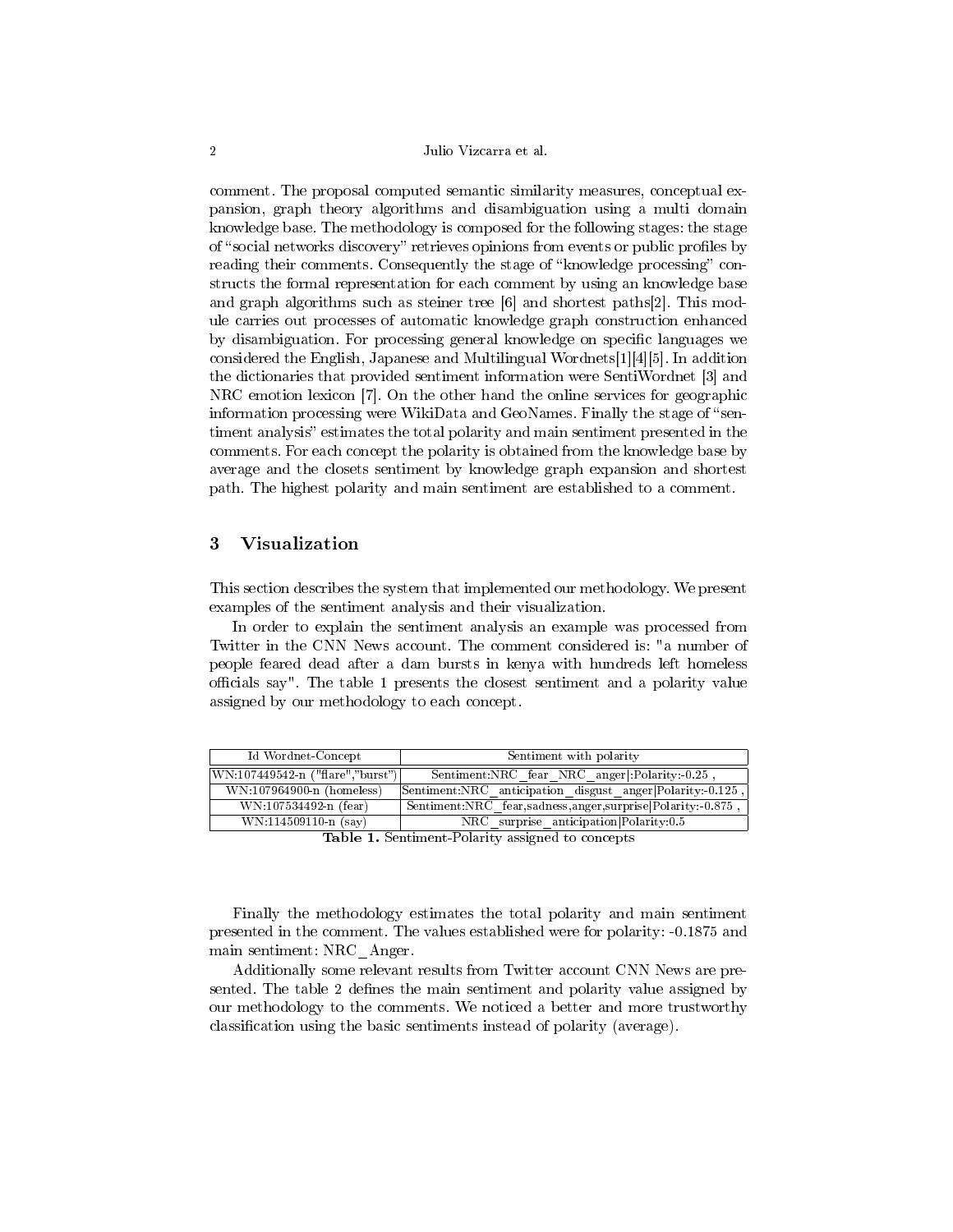#### Title Suppressed Due to Excessive Length 3

| Sentiment       | Polarity   | Comment                                                                               |
|-----------------|------------|---------------------------------------------------------------------------------------|
| trust           | 0.2916667  | This couple found a buried safe containing \$52,000 worth of money.                   |
|                 |            | gold and jewelry in their backyard, but didn't keep it                                |
| true            | $-0.15$    | In an effort to keep conversations and search results on topic. Twitter               |
|                 |            | announced it will use new "behavioral signals" to push down more                      |
|                 |            | tweets that "distort and detract"                                                     |
| anger           | 0.04166667 | A massive poaching ring in Oregon and Washington is accused of                        |
|                 |            | killing more than 200 animals including deer, bears, cougars, bobcats                 |
|                 |            | and a squirrel                                                                        |
| anger           |            | $0.041666687$ An estimated 239,000 girls under the age of five die in India each year |
|                 |            | due to neglect linked to gender discrimination, a new study finds                     |
| sadness         | 0.25       | QCNN Her father had a heart surgery and cant walk so                                  |
| sadness         | $-0.25$    | Teen develops 'wet lung' after vaping for just 3 weeks                                |
| 10 <sub>y</sub> | 0.125      | I am proud to be a woman and a feminist. The politics of Meghan                       |
|                 |            | Markle                                                                                |

Table 2. Other examples processed in twitter

In the visualization the results are displayed in the system by means social graphs and web mapping. Regarding the social graph it describes the network's structure and its sentiment information related to comments by colors. For instance the figure 1 presents the polarity and sentiment graphs for the CNN news account. Regarding the nodes the darkest blue represents the user target and light blue for users farther. Particularly in the polarity graph the nodes with gray color represents neutral comments and the scale between green and red for positive to negative polarities respectively. On the other hand in the sentiment graph each comment has a sentiment represented by a different color.



Fig. 1. polarity and sentiment graphs

In addition the web mapping tool retrieves comments by location which can be geographic(location source) or conceptual(Geo-referenced concepts and relations), The figure 2 retrieves comments by conceptual processing using the keyword "Arkansas" in a distance of 1000 km. The comment that contains in its description the concept "memphis" is retrieved.